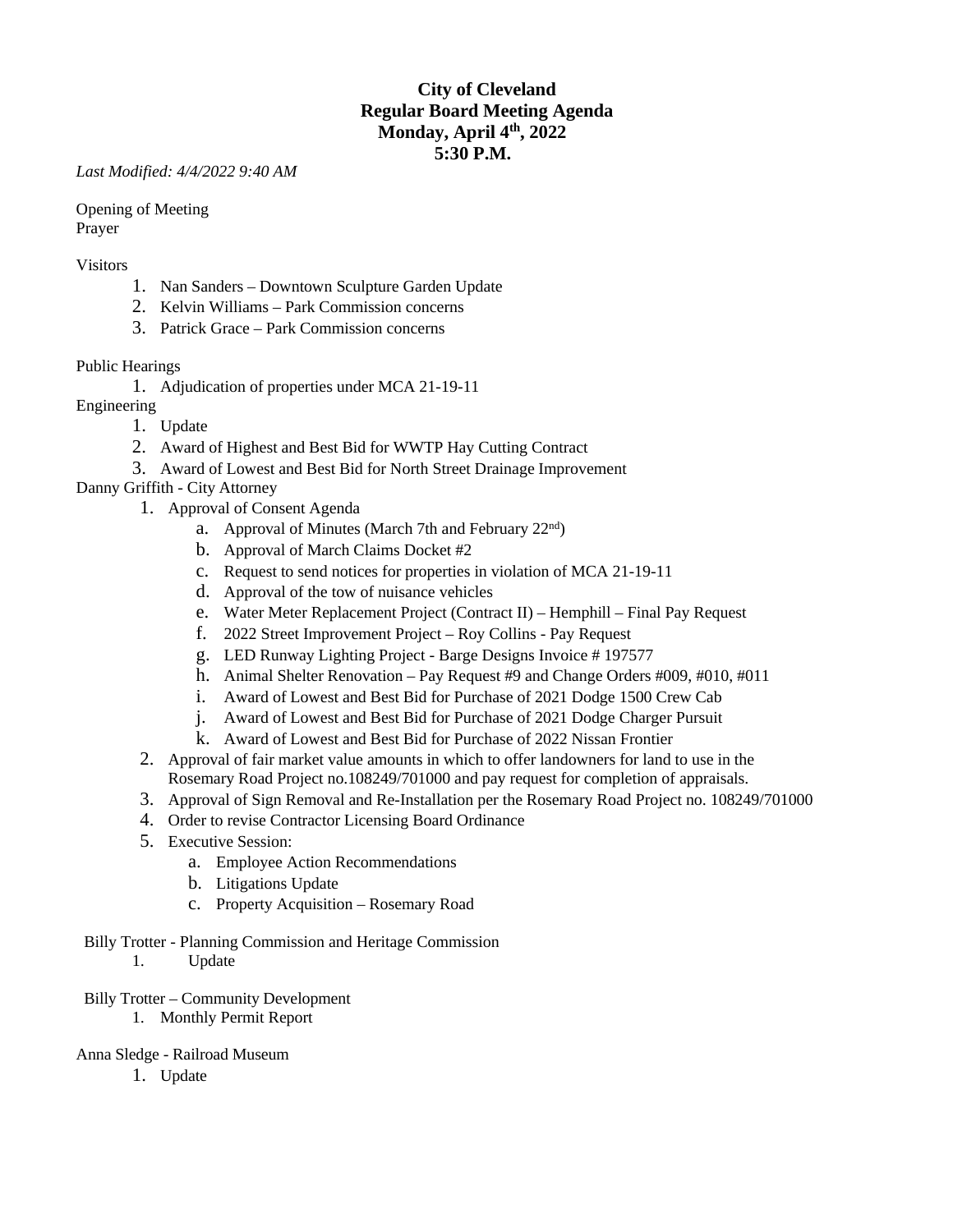# **City of Cleveland Regular Board Meeting Agenda Monday, April 4th, 2022 5:30 P.M.**

Charles Bingham – Police 1. Update

Greg Jackson – Fire 1. Update

Jamie Gregory-Grant – Animal Shelter 1. Update

Hunter Kovac – Waste Water 1. Update

Stephen Ferri – Public Works 1. Update

Clint Johnson – Municipal Airport 1. Update

Jason Woods – Parks & Recreation

1. Update

Dominique Green - City Clerk

- 1. Report of City Clerk
- 2. Approval of purchase of ClearGov Budgeting Solution

Heather Williams - Human Resources

- 1. Monthly Report
- 2. Employee Action Recommendations